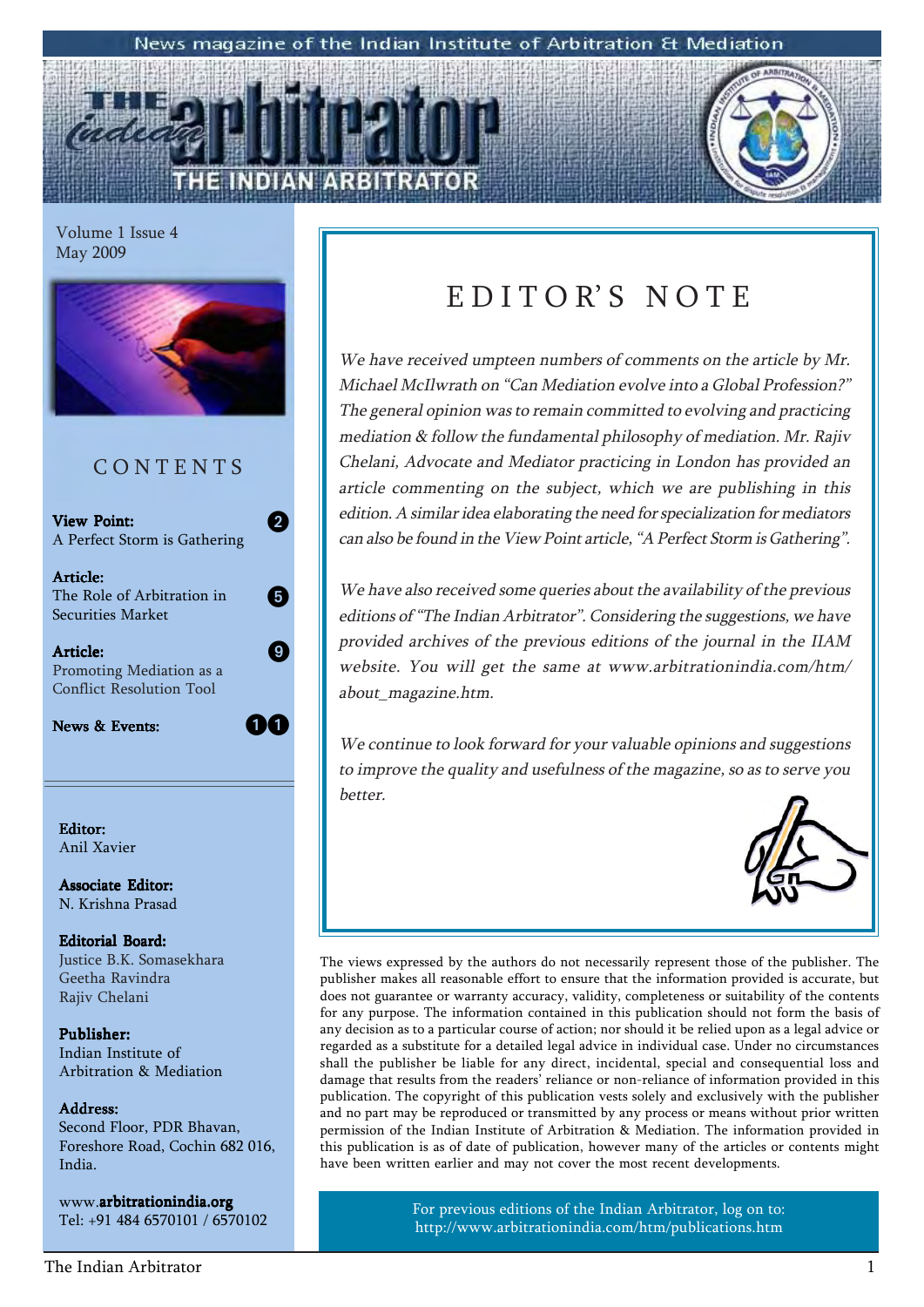STEVE WEATHERLEY & R. BRUCE WHITNEY A Perfect Storm is gathering, comprising the effects of severe economic downturn, the alacrity with which corporate law departments seek greater transparency and outcome certainty, and new tools in the field of information and communication technology. This

# convergence provokes serious changes in attitude and approach by all dispute resolution stakeholders  $$ especially trial lawyers, mediators and mediation

provider organizations. The status quo has had its day.

Good news for those nimble enough to adapt quickly. Money is a scarce commodity. Traditional litigation is a money-consumption machine. Technology can disseminate, instantly and globally, useful feedback about dispute resolvers' styles, making the mediator best suited to resolve a dispute easily identifiable. The dire economic climate and the increasing growth of mediation have made the early use of mediator not just good practice, but economic necessity. A wonderful snippet of homiletic wisdom is found in the writings of Og Mandino, author of The Greatest Salesman in the World. It was so obvious we were bound to ignore it. Do not allow yesterday's success to lull you into today's complacency, for this is the

great foundation of failure. Never have these words rung more true, and demanded more attention and action, than in 2009.

The hurricane of an economic and financial turmoil of unprecedented proportions is roaring into every vested domain. Gone are the days when corporate leaders can feel at liberty to play Russian roulette with shareholder  $-$  now read stakeholder  $-$  interests and get their way

mainly by force and bluster. The economic meltdown of the last eighteen months has left an empty theater. Enter, stage right, the eight choreographers of the New  $E_{\text{conomy}}$  – responsibility, transparency, authenticity, trustworthiness, certainty, competency, sustainability, and frugality.

These are critical factors that, in the post-meltdown world are capable of injecting confidence into markets,

Do not allow yesterday's success to lull you into today's complacency, for this is the great foundation of failure. Never have these words rung more true, and demanded more attention and action, than in 2009

trust into businesses and value into stock markets.

Simultaneously a second wind of change is blowing, bringing a deepening cold front to the legal professional services industry: more demanding in-house counsel. Under corporate governance pressure to manage legal risks, General Counsel and their Corporate Law Departments (CLDs) face severe "in control" requirements. Expected to deliver positive outcomes and therefore cut costs while enhancing (not just protecting!) the corporation's reputation, CLDs are becoming intolerant of service providers that milk their clients' predicaments for their own fee earning benefit. The days when

CLDs are happy to delegate and even abandon a case to a law firm with instructions to let it follow its path, are history. Now they want transparency and greater control. Lawyers who are reluctant to give clients a clear vision of the risk and cost consequences, or who delay proposing alternative strategies to the desired outcome, will face a reducing workload at a time when their income streams are under pressure.

### VIEW POINT - A Perfect Storm is Gathering

A Perfect Storm is Gathering

: JAN EIJSBOUTS, HANS PETER FRICK, BENGT GUSTAFSON,

MARINA KALDINA, WOLF VON KUMBERG, MICHAEL LEATHES,

DEBORAH MASUCCI, ERIK B. PFEIFFER, PHILIP RAY, ROLAND SCHROEDER,

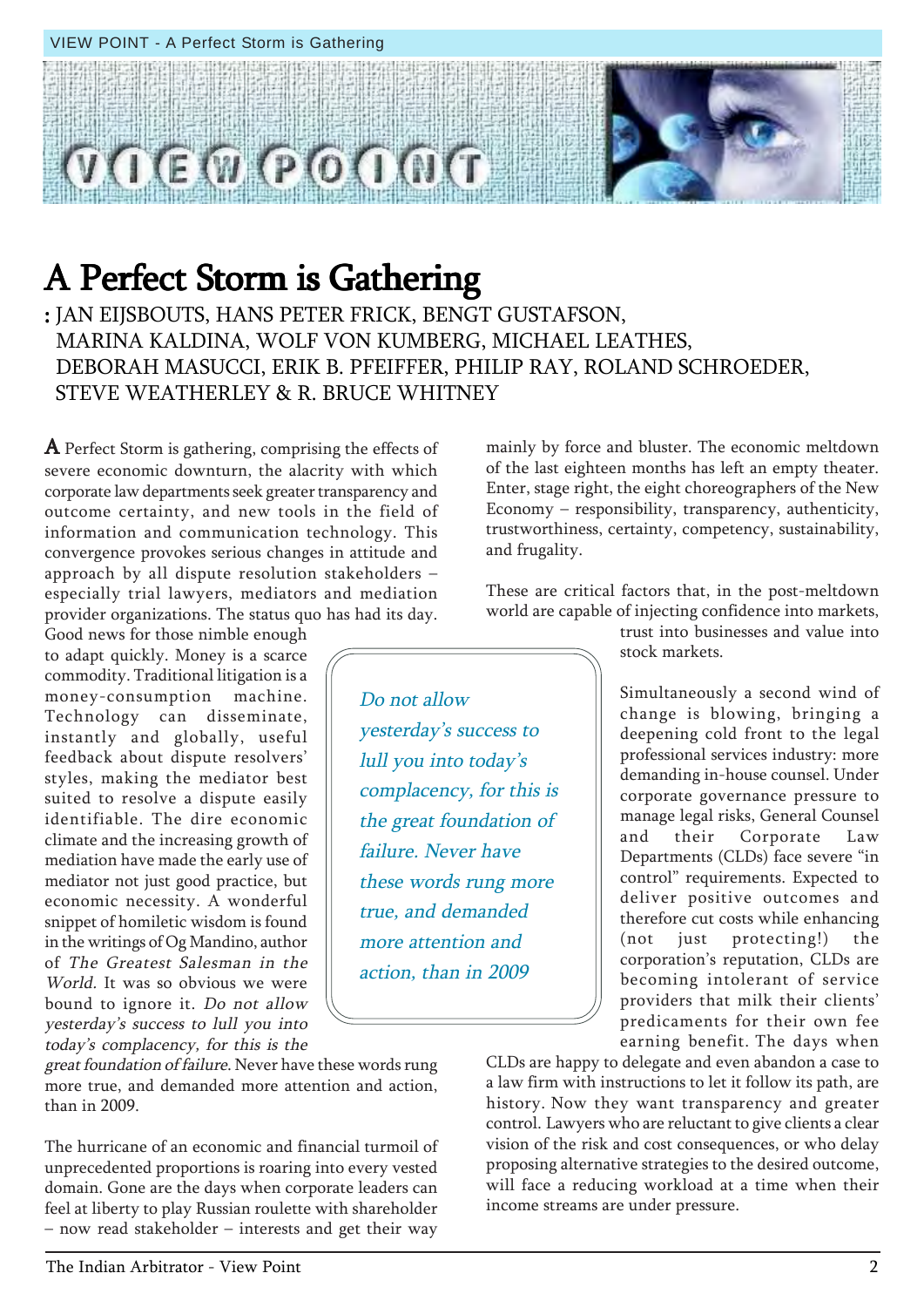#### to change their attitude and perspective. New York Times columnist and author, Thomas Friedman, sees this

convergence. For those who read the signals, change their mindsets and prepare well, this is not Armageddon. There will always be a certain place for court action, but dictionaries will be re-written to cite litigation, not mediation, as the definition of Alternative

Change always accelerates at times of economic stress. Almost everyone now views

Dispute Resolution.

risk with increasing alarm. Interests consciously predominate over positions. The cast iron case never existed, but now pragmatism, reality and risk factors are weighing more heavily, emphasizing prevention, avoidance and the earliest possible resolution of disputes. Back-to-basics instincts render brash bravado outdated and unacceptable to stakeholders. This will endure long after the world emerges from economic hardship. Such 20th Century business people are a dying breed. Replacing them is a new entrepreneurial mindset exuding glasnost, humility, reality, resolve, delivery and simplicity.

And there is a third tempest, converging at the very moment the first two collide. Information and communication technology is eroding traditional legal work. An increasing proportion of legal work is now commoditized. Document assembly systems and e-Discovery are big business, creating cost-saving opportunities. Better, quicker, simpler and less costly ways are emerging for accomplishing many traditional tasks. ODR  $-$  online dispute resolution  $-$  was one of the big growth areas in 2008. Technology is making true

VIEW POINT - A Perfect Storm is Gathering

These global climatic forces, plus other market developments such as the increasing acceptance of nonlitigious forms of dispute resolution and the emergence of more, and more credible, mediators, will force lawyers

as the market becoming more adaptable to market needs. In his bestseller The World is Flat he talked of triple

transparency possible, and therefore vital.

Attorneys will have longer careers if they are artistic engineers with a highly adaptable toolbox of process and substantive approaches to every predicament, using those tools without being told. Aggression, force, rigidity and a win-lose mindset will no longer address client needs. Gary Hamel, a leading business strategy guru, put it unforgettably: "Those who live by the sword will be shot by those who don't".

There will always be a certain place for court action, but dictionaries will be re-written to cite litigation, not mediation, as the definition of Alternative Dispute Resolution.

"Resolvers" will replace "litigators". What some still call "ADR", the field once likened to homeopathy and ridiculed as Alarming Drop in Revenue, will become mainstream. The need now is to re-focus courtroom skills and put them to better use as creative resolvers, adept at making and saving deals, resolving disputes and preserving relationships.

Unlike litigation, mediation and other forms of private dispute resolution offer versatility. They will be used by businesses not just to resolve disputes, but to make deals. Settlement counsel and collaborative law will flourish. Neutrals will be co-funded by the parties to act as "Counsel to the Deal" and as "Dispute Boards". Early Neutral Evaluation, Non-Binding Arbitration, Mini-Trial, Evaluative, Transformative, Facilitative Mediation, and hybrids like Arb-Med will grow as parties tailor process to their precise requirements. For CLDs, selecting the right horse for the course is the name of the game – in terms of the choice of professional and choice of process.

> And here comes the rub. How do corporate counsel select the right horse for the course without the right information about the available riders? It's difficult. Transparency comes into play. That is why the Perfect Storm heralds change for mediators and provider bodies, accustomed to operating behind a privacy screen. Only the parties, their representatives and provider entities involved in a mediation can really tell

how "good" the mediator is, but most never make public that they even took part in a particular mediation. All very secretive and whispered. So too is typicallyavailable information about mediators' performances.

What worked for a few mediators and providers in the past in terms of vague and general reputation will not sustain them for the future. In the past, the parties' choice of mediator was based on perception  $-$  word of mouth, anecdotal impressions, whether someone they knew thought they were "good". Hearsay. The world has changed. Uncertain and imprecise forms of endorsement will no longer be adequate for discerning General Counsel and their staffs.

Corporate counsel's growing appetite for transparency and authenticity will drive demand for access to prior user feedback before making a choice of an individual mediator or a provider institution. Those wishing to maintain the status quo, who are unwilling or unable to offer credible independent feedback from prior users up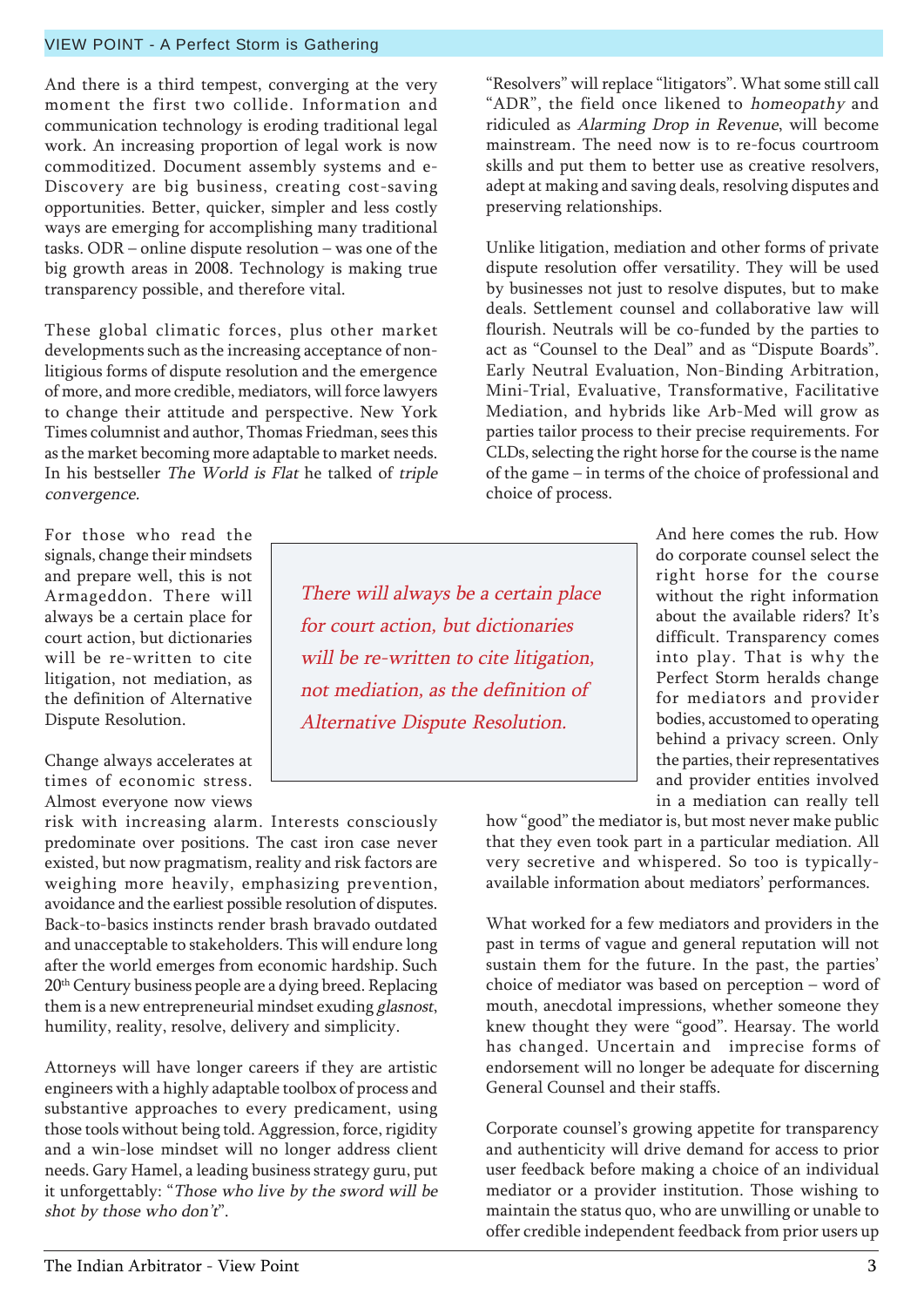#### VIEW POINT - A Perfect Storm is Gathering

front, risk being selected less often, however well-known or experienced they may be. Transparency, authenticity and trust are three of the eight choreographers of the New Economy.

Mediators and their provider institutions cannot deny or escape these changes. Their task now is to lead their colleagues by example and validate their profession. This requires stepping out from behind the privacy screen into daylight, meeting the new market expectations head on and turning them to advantage by showing the world's users how very good they are via the credible, transparent endorsement of prior user feedback. Becoming IMI Certified (www.IMImediation.org) with a Profile and a Feedback Digest, fits the bill. That's how to enhance credibility, gain recognition, get selected and generate growth.

All of this is obvious to users of mediation services; the proverbial no-brainer. Do not allow yesterday's success to lull you into today's complacency.

Act now to take advantage of The Perfect Storm.

(Co-Authors: Jan Eijsbouts, General Counsel and Director of Legal Affairs (Ret), Akzo Nobel NV, Hans Peter Frick, Senior Vice President and Group General Counsel, Nestlé SA, Bengt Gustafson, Senior Vice President & Chief Legal Counsel, Securitas AB, Marina Kaldina, Counsel to the Chairman of the Supervisory Board, Basic Element Company, Wolf von Kumberg, Assistant General Counsel of Northrop Grumman Corp, Michael Leathes, former Legal Director of Pfizer International, IDV and Head of IP, BAT. Executive Director of the International Mediation Institute, Deborah Masucci, Vice President, Office of Dispute Resolution, AIG Commercial Insurance, Erik B. Pfeiffer, Chief Executive Officer, Paranova Group A/S, Philip Ray, Senior Counsel, Energy Sector/Legal, Siemens AG, Roland Schroeder, Senior Counsel – Litigation and Legal Policy, General Electric Company, Steve Weatherly, former Head of Internal Audit and Head of Legal, Scottish & Newcastle plc, R. Bruce Whitney, Chief Litigation Counsel (Rtd) of Air Products & Chemicals Inc.)



We would like to have your contributions, provided they are not published else where. Articles should be in English. Please take care that quotations, references and footnotes are accurate and complete. Submissions may be made to the Journals Division, Indian Institute of Arbitration & Mediation, PDR Bhavan, Second Floor, Foreshore Road, Cochin - 682 016 or editor@arbitrationindia.com.

Publication of the Article will be the discretion of IIAM and submissions made indicates that the author consents, in the event of publication, to automatically transfer all copyrights thereof to the publisher of the IIAM Journal

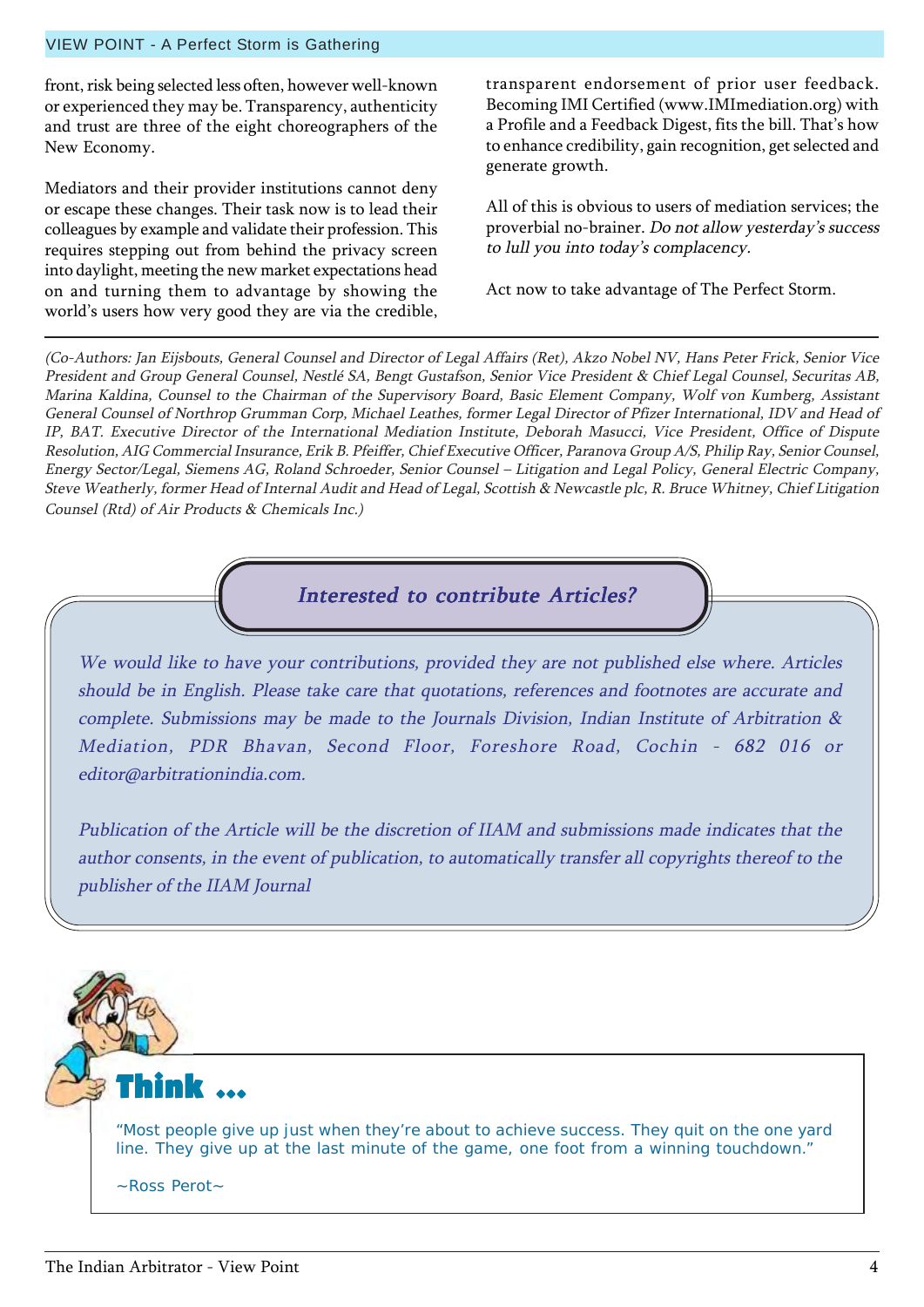

## The Role of Arbitration in Securities Market : SOUMYA PATNAIK & VINAY SUBRAMANIAN

Despite all the criticisms, it cannot be denied that securities arbitration has proven itself to be a fair and expedient method of resolving a large number of customer disputes, and has served tens of thousands of participants over the years. A recent study has indicated that cases filed in securities arbitration are resolved, on average, approximately 40 % faster than cases filed in court.

#### INTRODUCTION

Arbitration has been observed as an effective alternative to the traditional and cumbersome process of lawsuits in courts. $^{\rm 1}$  It is seen as a speedier process, which expedites the settlement of claims between parties.

Within the securities market, the New York Stock Exchange has used the arbitration process to settle claims between investors and brokers for the past one-thirty years.2 Thus, the dispute, instead of being subjected to the process of the court would be submitted to a panel of arbitrators, who would adjudicate upon the issue.

Thus, securities arbitration can be defined as a type of Alternate Dispute Resolution Mechanism, wherein disputes are solved between trading members and their clients in respect of trades done on the exchange.<sup>3</sup> The process for carrying out such arbitration is generally provided within the bye-laws of the Exchange themselves.4

However, it was not until the case of Shearson/American Express, Inc. v. McMahon<sup>5</sup>, that arbitration became a

benchmark for settlement of disputes within the Securities Industry. Herein, the Supreme Court recognized the importance of agreements for submission of securities disputes to arbitration. It was stated that the Securities Arbitrators are "readily capable"6 of handling complex claims. Further, limited judicial scrutiny of arbitration awards was sufficient to ensure that arbitrators meet the required statutory obligations.

During the last twenty years, the popularity of securities arbitration has soared to high levels. The Perino Report suggests that generally parties involved in the arbitration process with respect to securities have found it to be "fair and impartial".<sup>7</sup> Another study conducted stated that arbitration is faster than litigation and that the presence of an industry arbitrator has no material impact on customer wins.<sup>8</sup>

#### PROCESS WITHIN USA: PROCESS WITHIN USA:

There are several arbitration forums maintained by the various stock exchanges throughout the United States of America that regulate arbitration facilities between the brokers and their consumers. They share similar

(Footnotes)

<sup>&</sup>lt;sup>1</sup> Stephen H. Kupperman & George C. Freeman, *Achieving Justice in Arbitration*, (Tulane Law Review June, 1991) Tul. L. Rev. 1547

<sup>&</sup>lt;sup>2</sup> Jill I. Gross, *Securities Mediation: Dispute Resolution for the Individual Investor,* 21 Ohio St. J. on Disp. Resol. 329, 336 (2006).

 $^3$  The Editorial Group, *What is Arbitration, The Hindu, Business Line*, 25<sup>th</sup> September, 2005

<sup>4</sup> Fletcher, Privatizing Securities Disputes Through the Enforcement of Arbitration Agreements, 71 MINN. L. REV. 393 (1987)

<sup>5</sup> 482 U.S. 220 (1987)

<sup>6</sup> Mitsubishi Motors Corp. v. Soler Chrysler-Plymouth, Inc., 473 U.S. 614, 633-34 (1985)

<sup>7</sup> Michael Perino, Report to the Securities and Exchange Commission Regarding Arbitrator Conflict Disclosure Requirements in NASD and NYSE Securities Arbitration (Nov. 4, 2002), available at http://www.sec.gov/pdf/arbconflict.pdf

<sup>&</sup>lt;sup>8</sup> Securities Industry and Financial Markets Association, *White Paper on Arbitration in the Securities Industry* (2007), available at http:// www. sifma.org/regulatory/pdf /arbitratonwhitepaper.pdf.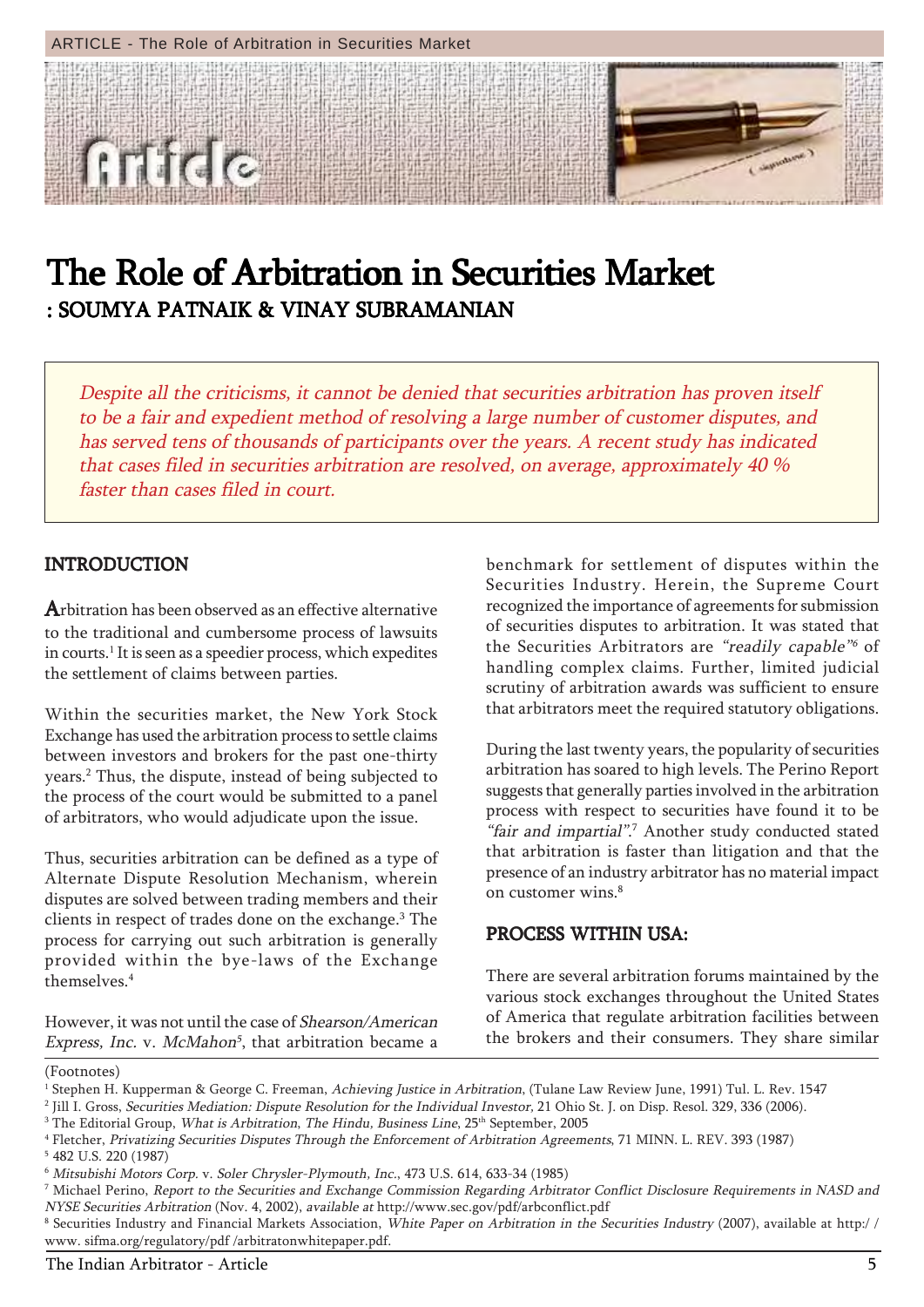arbitration rules, and thus inconsistency between the procedure and action is prevented.<sup>9</sup>

Some of the most important arbitration providers within the USA are SICA (Securities Industry Conference on Arbitration), AAA (American Arbitration Association) and the FINRA (Financial Industry Regulatory Authority) formerly the NASD (National Association of Securities Dealers).

The arbitration process begins with the creation of a contractual agreement. In simple terms, the party must bind himself to the process of arbitration by waiving away his right to approach the court.<sup>10</sup> Membership to a particular exchange itself authorizes the claim for arbitration to a particular dispute.<sup>11</sup> For instance, rules under NASD<sup>12</sup> provide for specific arbitration clauses so as to regulate the relationship and settle any disputes between the customer or any member-firm.

After the case of *Rodriquez de Quijas*  $^{13}$ , the Courts in USA allowed for arbitration of claims even brought under Securities Act of 1933, subject to a prior pre dispute agreement made between the brokerage firm and the investor. Thus, the MacMohan<sup>14</sup> decision combined with this one, allowed for wide acceptance of pre-dispute agreements.

Nowadays, all the Exchanges use what is referred to as a Uniform Submission Agreement. It is mainly a written agreement wherein the parties submit to resolve their disputes by way of arbitration.

The Arbitration rules are mainly governed by state and federal laws. Though several states have adopted a Uniform Arbitration Act, many states like New York have opted out of this and have meant to provide their own general guidelines.15

The importance of the Securities Exchange Commission (SEC) needs to be highlighted with respect to oversight of the exchange commissions. After 1971, the Securities Exchange Commission has been given wide, encompassing powers to ensure adequacy of various exchanges and regulate the NASD.<sup>16</sup> Therefore, the SEC has used this power in the interests of the investors and provided for fairness and neutrality of the forum at various points of time. For instance, in 2007, the SEC used this power to ensure the amalgamation of the NASD and New York Stock Exchange (NYSE) forums, so as to bring in uniformity for redressal of disputes.<sup>17</sup>

Any arbitration proceeding with respect to securities begins with the filing of the Statement of Claims by the Applicant. It is served and submitted to the exchange arbitration forums. There is no rigid format that is followed with respect to filing of such claims. The claim must mention the facts and circumstances with respect to the dispute. The Respondents are then given approximately forty five days to reply to the Statement of Claim. They should mention their version of the facts and why the Applicant should not be entitled to relief.<sup>18</sup>

The next step is the procedure is to select the arbitrators. The NASD Rules provide for a Neutral List Selection System,<sup>19</sup> whereby the securities attorneys are allowed to check the history of the various arbitrators. Each party is provided with certain biographical information for each proposed arbitrator. Interests and potential conflicts are sought to be disclosed, and previous Awards decided by that arbitrator are also available for review.<sup>20</sup>

Under the NASD rules, the first list consists of a "preemptory" list, wherein the parties are allowed to strike off certain arbitration from their list, without any assignment of reasons.21 Thus, after cancellation, if more than three arbitrators remain, then they are listed in order of preference to determine who shall arbitrate. At this stage, any arbitrator could be moved only if there arises a personal conflict or a cause of action is shown with respect to that particular arbitrator.

(Footnotes)

9 Reder, Securities Law and Arbitration: The Enforceability of Predispute Arbitration Clauses in Broker-Customer Agreements, 1990 Colum. Bus. L. Rev. 91 (1990)

<sup>10</sup> James A. Fanto, Justice Blackmun and Securities Arbitration: McMahon Revisited, (North Dakota Law Review, 1995) 71 N.D. L. Rev. 145

<sup>11</sup> Goldberg v. Bear, Stearns & Co., 912 F.2d 1418.(1998) <sup>12</sup> Sections 1, 8 and 12 of the NASD Code of Arbitration Procedure

<sup>13</sup> 490 U.S. at 481

<sup>&</sup>lt;sup>14</sup> Supra, see note 6

<sup>&</sup>lt;sup>15</sup> Grant, Securities Arbitration: Is Required Arbitration Fair to Investors?, 24 New Eng. L. Rev. 389 (1989).

<sup>&</sup>lt;sup>16</sup> Supra see note 9

<sup>&</sup>lt;sup>17</sup> Securities and Exchange Commission, Release No. 34-56145, 77-78 (July 26, 2007), available at http://www.sec.gov/rules/sro/nasd/2007/34-56145.pdf.

<sup>&</sup>lt;sup>18</sup> Supra, see note 20

<sup>&</sup>lt;sup>19</sup> Susan Dillon, Securities Arbitration-An Overview, (Securities Arbitration Commentator, Inc., 2005), available at http://www.sacarbitration.com/ securities.htm

<sup>&</sup>lt;sup>20</sup> Nicholas J. Guiliano, Arbitration Myths, 2004, available at http:// www. stock broker fraud. com/ disclaimer.html.

<sup>&</sup>lt;sup>21</sup> Barbara Black & Jill Gross, The Explained Award of Damocles: Protection or Peril in Securities Arbitration, 34 Sec. Reg. L.J. 17 (2006)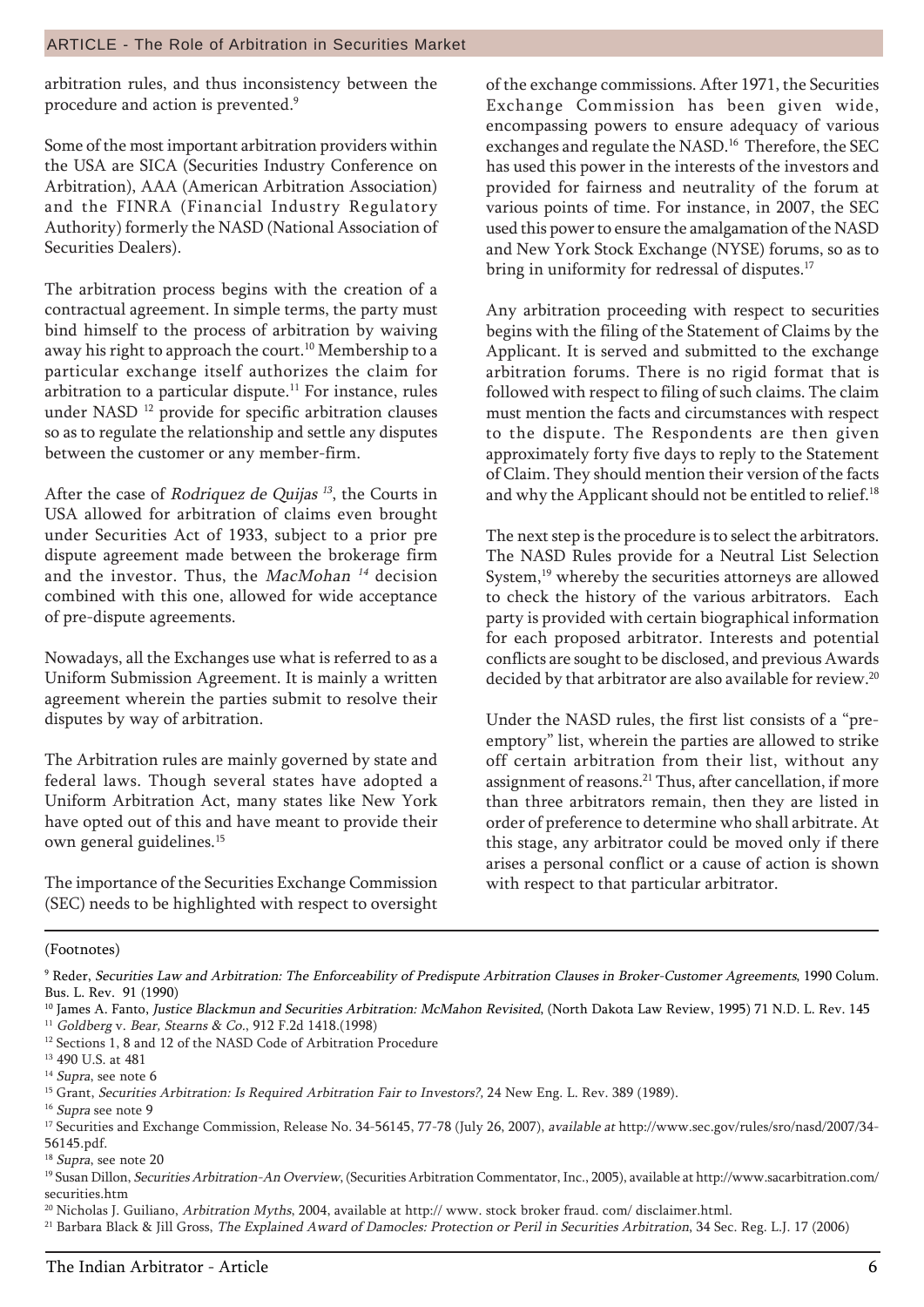#### ARTICLE - The Role of Arbitration in Securities Market

Arbitrators are of two types: Industry Arbitrators and Public Arbitrators. Industry Arbitrators refer to those with a current affiliation with the securities industry, and for the most part are registered representatives, floor traders, or support personnel<sup>22</sup>, while Public Arbitrators are typically lawyers, retired judges and professional mediators.

In the pre-hearing stage, arbitrators and the parties decide the dates, the time frame within which the arbitration procedure has to be completed. The most important contribution of this stage is with respect to pre hearing discovery documents. Earlier, every arbitration proceeding used to get delayed, as the applicant was unable to produce important documents belonging to the brokerage firm at the beginning of the proceedings. After 1989, the various exchange forums amended their provisions and provided specific guidelines for provision of pre-hearing discovery.23

But it was not until 1999, that a comprehensive guideline was provided with respect to discovery. In 1999, the NASD formalized a Discovery Guide setting forth those documents and information that are discoverable in customer cases.24 Thus, pre-hearing stage has now become a very important stage within this form of arbitration as it provides the evidence to be adduced.

Securities Arbitration is conducted primarily in the same manner as any court trial. However, the procedural rigidity and complexity found within trial courts is absent here. Cross-examination is not limited to the areas covered within direct examination.<sup>25</sup> Thus, question outside the scope of direct examination can also be put forward.

Preparation is the key to resolve the nature and kind of evidence to be admitted within the proceedings. Even though there is no specified formulation of nature of evidence admission, generally the arbitrators have used a liberal approach. Thus, evidence in forms of hearsay, in certain conditions has been admitted.<sup>26</sup>

The only requirement stringently followed is that with respect to exchange of documents. Under the NASD rules, a mandatory exchange of documents for a period of twenty days has to be necessarily followed.<sup>27</sup>

Generally, the awards are rendered within a period of thirty days from the date of the last submissions. The rules also provide for post-hearing conferences, if the Arbitrators feel the necessity to convene. The Rules suggest that the award must be necessarily signed by the Arbitrators. Usually, the awards made are very short and extend only up to one or two sentences.

There are very little circumstances which allow appeals to the court. Thus, the scope of appeal is limited to grounds including fraud, corruption or serious miscarriage of law.

#### PROCESS WITHIN INDIA: PROCESS WITHIN INDIA:

The Securities and Exchange Board of India (SEBI) defines arbitration as an alternative dispute resolution mechanism provided by a stock exchange for resolving disputes between the trading members and their clients in respect of trades done on the exchange. $^{28}$ 

Securities Arbitration was introduced by the SEBI as part of their risk management system. It is now incorporated in the bye-laws of the various stock exchanges. $^{29}$  Even though most of the process is similar to that of the USA, within India, certain procedures are distinct. Firstly, with respect to registration of complaints, there are two conditions under which a complaint can be set forth against the broker: firstly in cases of non-payment and secondly in cases of misconduct. However, in cases of delay, the complaint could be referred to the Secondary Market Department of SEBI which would in turn refer the case.

The existence of the contract note or purchase of sale note is essential to allow commencement of arbitration process. It is the reverse of such a note that provides the option for arbitration process if there is a dispute between the parties.<sup>30</sup>

#### (Footnotes)

28 http://www.sebi.gov.in/bulletin/glossary.pdf.

<sup>29</sup> Chapter IX, National Stock Exchange of India Ltd. Bye-Laws; Section 248(a), (b), (c), Section 249 (a), (b), Rules, Bye - Laws & Regulations of Bombay Stock Exchange, 1957, available at http: //www. bseind -ia.com/about/downloads.asp. <sup>30</sup> Viraj Holdings, Mumnai v.. Motilal Oswal Securities Pvt Ltd, 2003(4) RAJ 176 (Bom).

<sup>&</sup>lt;sup>22</sup> Stephen Hayford, *Law in Disarray: Judicial Standards for Vacatur of Commercial Arbitration Awards*, 30 Ga. L. Rev. 731 (1996)

<sup>&</sup>lt;sup>23</sup> Daniel Q Posin, Literature Review: An Appraisal of Securities Arbitration, (World Arbitration and Mediation Report, September, 2002), 13 World Arb. & Mediation Rep. 246

<sup>&</sup>lt;sup>24</sup> Discovery Guide and Document Production Lists, NASD Code of Arbitration Procedure for Customer Disputes ("NASD Customer Code.") (See Rules 12505-12511.), available at http: //www.finra.org/ web /groups/arbitrationmediation/@arbmed/@arbrul/documents/arbmed/ p018922.pdf

<sup>&</sup>lt;sup>25</sup> Supra, see note 23

<sup>&</sup>lt;sup>26</sup> Supra, see note 29

 $27$  Ibid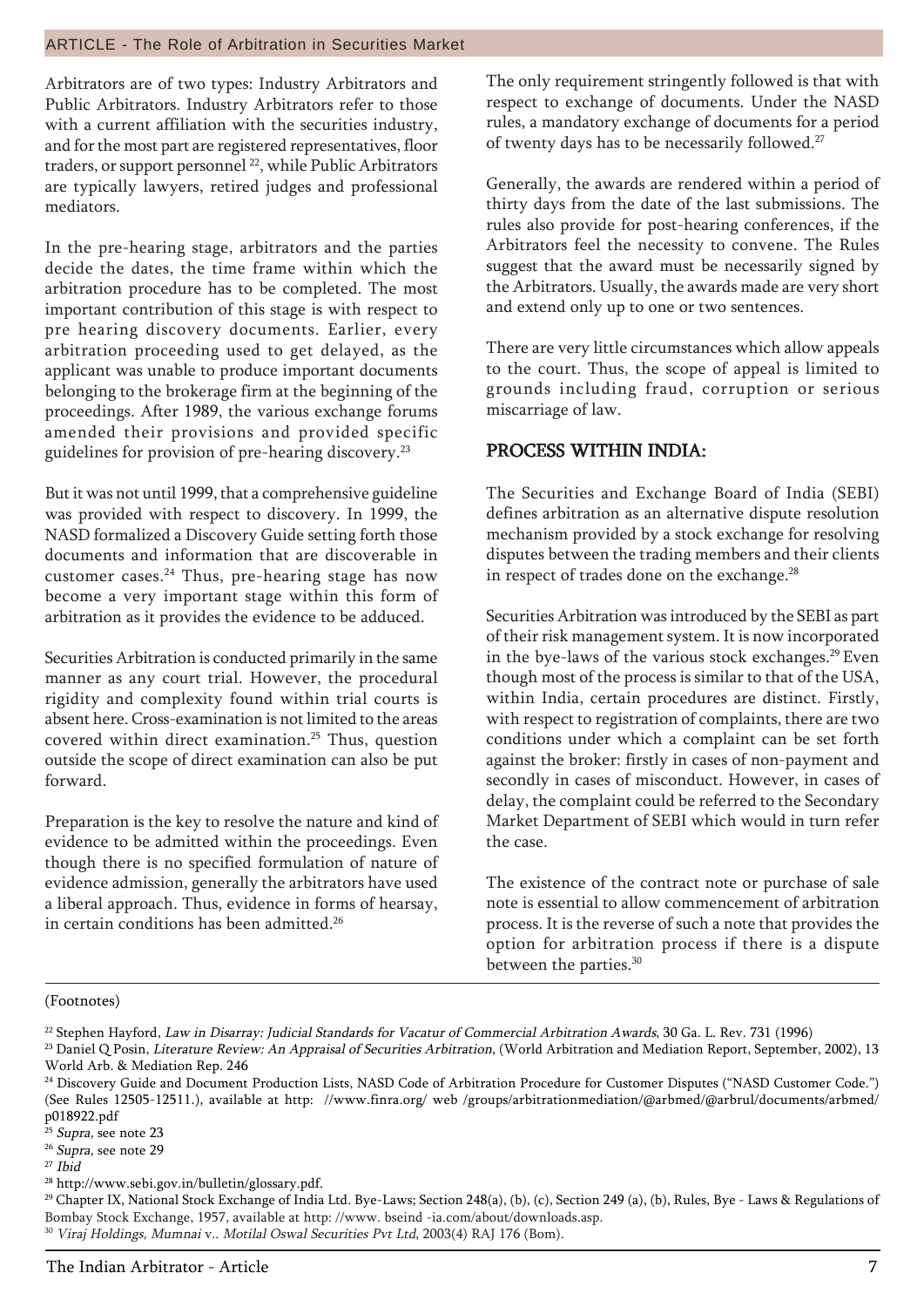#### ARTICLE - The Role of Arbitration in Securities Market

Apart from arbitration and the court litigation, the member also has the option to report the broker to either the Stock Exchange or Office of Investor Assistance and Education (OIAE). The OIAE is part of the Market Intermediaries Regulation and Supervision Department (MIRSD). He is responsible for receiving complaints with respect to investor grievances. He deals with basic issues like delay of payments, refund orders etc.<sup>31</sup> The Stock Exchanges deal with issues related to the broker directly like non-payment and misconduct. Thus, if the member wants to choose the path of arbitration, he has to procure a form from the concerned Stock Exchange, and report his complaint.

Within India, there are two basic steps that have been formulated for selection of arbitrators. Firstly, every exchange maintains its own panel of arbitrators. Thus, the investor has a direct option to choose from this panel. If the broker selects the arbitrators, the names are forwarded to the member for his approval. If there is a disapproval or disagreement, the concerned stock exchange steps in. It then selects the arbitrators required for the settlement of the dispute.

The SEBI bye-laws provide for a period of three months from the date of entering upon reference, within which the award has to be conferred, and a decision has to be reached.32

However, in certain cases, an additional three months has been provided for conferment of the award. Thus, the maximum period within which an award must be necessarily conferred is six months from the date of reference.

#### CONCLUSION: CONCLUSION:

A recent study conducted within USA provided various drawbacks and lacunae creeping through the system.<sup>33</sup> The rate win for investors over the past decade had considerably reduced from 59% in 1999 to 44% in 2004.34 Further, award percentages themselves had been considerably reduced, and larger the brokerage firm, it was observed that smaller was the recovery made through the process of arbitration.

Despite all the criticisms, it cannot be denied that securities arbitration has proven itself to be a fair and expedient method of resolving a large number of customer disputes, and has served tens of thousands of participants over the years. A recent study has indicated that cases filed in securities arbitration are resolved, on average, approximately 40 % faster than cases filed in court.35 Also, whatever said and done, this platform is much more accessible than court room litigation proceedings.

In conclusion, therefore, the existing system developed is in the best interests of investors. Pre dispute arbitration agreements make it possible for investors to pursue small claims. It lowers costs for the investors seeking redressal of grievances. It involves highly trained and expert arbitrators who are well versed with the world of securities. Thus, impartiality and fairness is served. Therefore, such form of arbitration within the various stock exchanges in India must be developed at a faster pace, with additional provisions and guidelines, so as to allow for the consolidation of an investor friendly market.

(Co-Authors, Soumya Patnaik & Vinay Subramanian are law students of the National Law University, Jodhpur, India).

#### (Footnotes)

31 http://www.sebi.gov.in/acts/OrgStru.html.

<sup>32</sup> Supra, see note 4

<sup>33</sup> Edward S. O'Neal & Daniel R. Solin, Mandatory Arbitration of Securities Disputes: A Statistical Analysis of How Claimants Fare, 2007, available at http:/ /www.retirementplanblog .com /Mandatory%20Arbitration%20Study.pdf.

- <sup>34</sup> Sucheta Dalal, *Study Finds Investors Fare Poorly in Securities Arbitration, Money Life, 23<sup>rd</sup> June, 2007*
- <sup>35</sup>Supra, see note 10, statistics available at http://www.finra.org/ Arbitration Mediation/ FINRADisputeResolution/Statistics/Index.htm

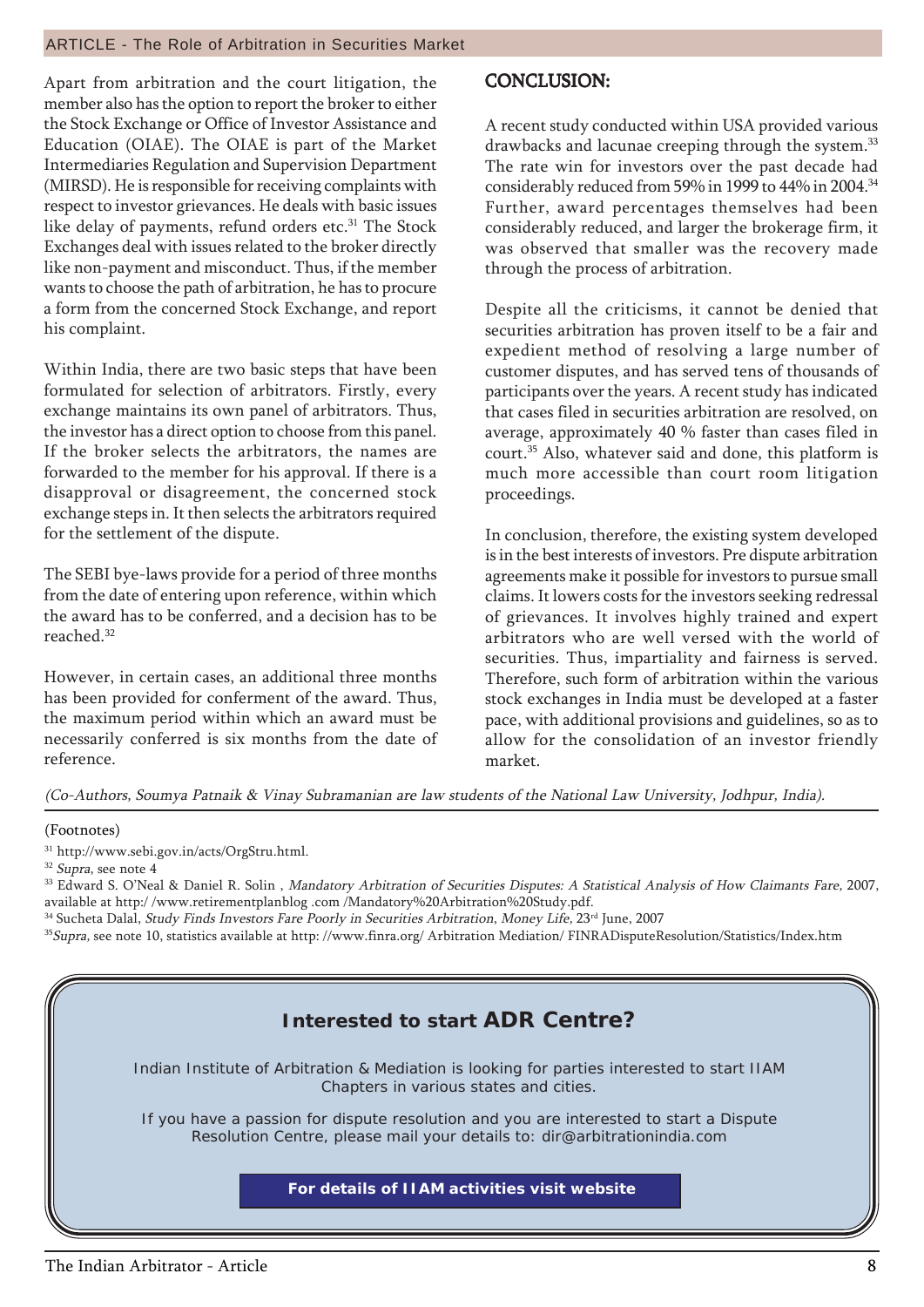

## Promoting Mediation as a Conflict Resolution Tool : RAJIV CHELANI

If people feel that they are not happy with something, they will make changes. No sales person can promote

anything, on a sustained basis, if the clients genuinely don't want something. Sooner or later people will realise what is good for them and changes would happen

naturally.

I read with great interest article written by Michael McIlwrath in the April issue of The Indian Arbitrator where he talked about the growth of mediation and what are the possibilities for making the mediation practice grow. I for one being a mediator would like more and more people to make use of mediation not only because it adds to the growth of my trade but also my being a

strong proponent of mediation as I consider it to be superior form of conflict resolution.

The statistics provided by Michael mentioned about the referrals of mediation and the success of mediation (Agreement reached in 40% of cases) being 1 out of 20 and 1 out of 50 respectively. That doesn't give anyone (specially mediators) any joy. Going by these tiny numbers, what does the future look like? From the above statistics, it doesn't sound exciting, does it?

So what can one do to promote the profession? I would say Nothing! Apart from creating visibility about mediation as a possible means of conflict resolution amongst the user, referral and influencer community.

I am a strong believer in people's power, if people feel that they are not happy

with something, they will make changes. No sales person can promote anything, on a sustained basis, if the clients genuinely don't want something. Sooner or later people will realise what is good for them and changes would happen naturally.

The only thing we can do as practitioners is to remain committed to evolving and practicing mediation & follow the fundamental philosophy of mediation, which is to

- Listen to people
- Empower them to make changes if they feel they wish to
- Help them evolve their solutions which are owned by them

This is whilst remaining committed to the principles of

mediation, being, impartial, nonprejudicial & non-judgemental. Simple as though it may sound.

The only thing which I am interested in knowing is whether people are willing to give mediation a voluntary try and they haven't been forced to consider it. Mediation could lead to parties getting empowered to think for themselves & choosing what is right for them with the option to walk-away anytime they wish to. They own the responsibility of arriving at their own decisions rather than a judge or an arbitrator deciding for them.

Such instances where Mediation has been a success will spread the word and I am sure that people know what's right for them. To hand-hold, force or cajole people eventually doesn't work and goes very much against the principle that "people know what is good for them".

Best of the solutions whether achieved via litigation or mediation is not going to hold if it is not owned by the parties.

The elections in America, India, etc. are recent examples of the mandate which people have given. I for one am a strong believer that something which doesn't meet the need of people is not going to last.

It doesn't make mediators any different from litigators if all we are interested is in "ensuring to reach an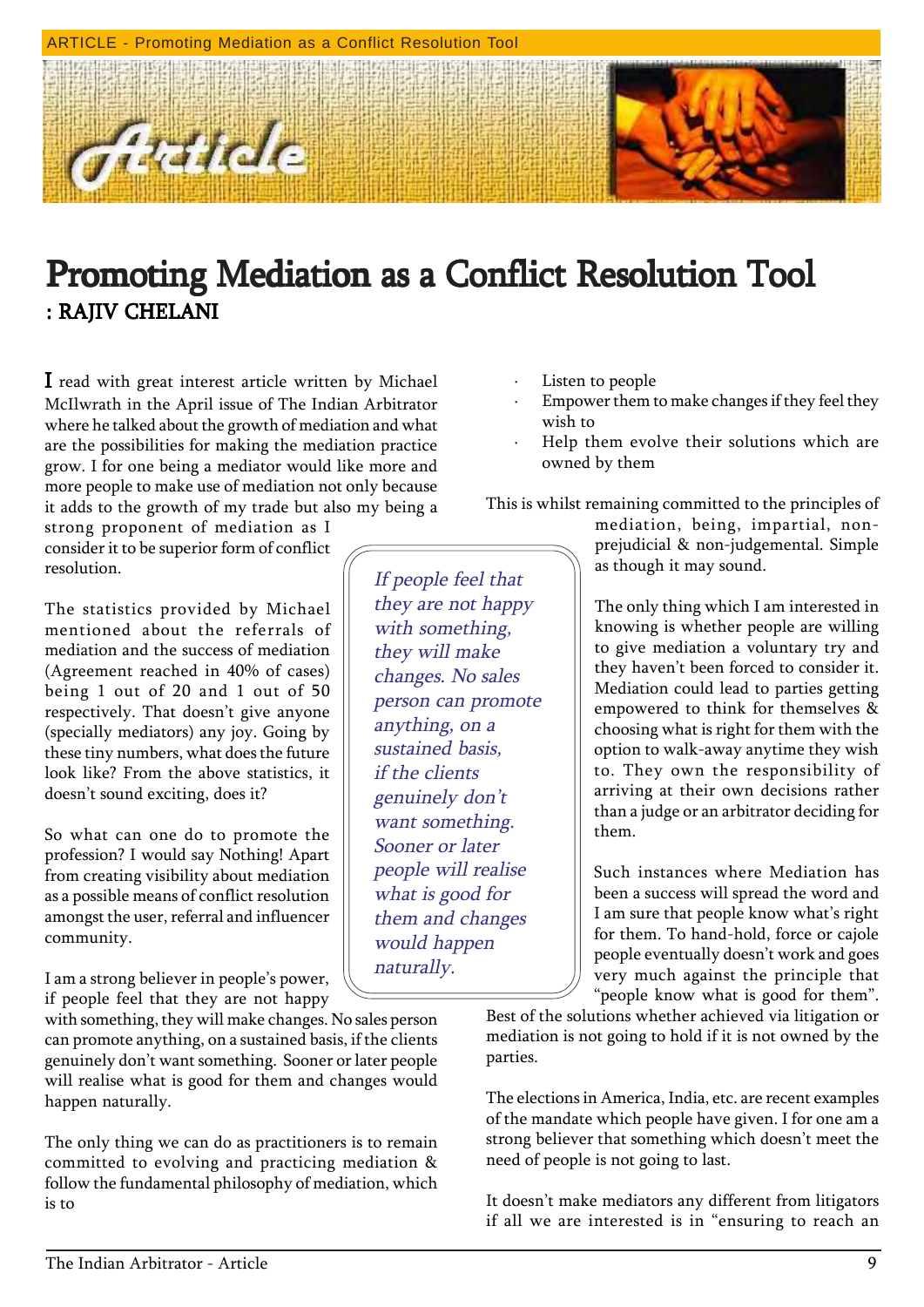#### ARTICLE - Promoting Mediation as a Conflict Resolution Tool

agreement" and making our CVs look good. Lawyers as a rule of thumb are interested to make a win for their client and mediators are interested in reaching an agreement. Both need an output and a positive result for themselves. More often than not the focus of the mediators is on achieving "the output" which is normally an agreement, irrespective of whether it is a solution owned by their clients. So long as it looks good on my CV that how many successful closures have I had, does it really matter whether or not the party / ies have a buy-in?

What in case if only one of the parties engages? Do we say that we can't do anything about such situations?

To me, Mediation is about empowering the party/ies to have belief in themselves and decide how could they come out of the situation which they are in.

Mediator plays only the role of facilitator and helps the clients explore their own solutions. This process is helped by the mediator in helping them explore, own and be responsible for their own actions. Sometimes the emotional imbalance is extremely high and mediators could help the clients by way of engaging with them and listen to their issues. Some mediators call it ìNarrative Mediation, Transformative mediationî, etc. To me mediation is simple, its listening, conveying your understanding and helping them explore what they could possibility do and own their solution.

I digressed somewhat from the subject, however the service we can do in promoting mediation is to have the belief that it is the most effective conflict resolution mechanism and secondly to follow the philosophy and principles of mediation. In addition create visibility of mediation as a viable option.

(Author is a lawyer and an accredited & practicing Mediator in England).



The Lighter Side Father Norton woke up Sunday morning and realizing it was an exceptionally beautiful and sunny early spring day, decided he just had to play golf. So... he told the Associate Pastor that he was feeling sick and persuaded him to say Mass for him that day.

> As soon as the Associate Pastor left the room, Father Norton headed out of town to a golf course about forty miles away.

This way he knew he wouldn't accidentally meet anyone he knew from his parish. Setting up on the first tee, he was alone. After all, it was Sunday morning and everyone else was in church!

At about this time, Saint Peter leaned over to the Lord while looking down from the heavens and exclaimed, "You're not going to let him get away with this, are you?"

The Lord sighed, and said, "No, I guess not."

Just then Father Norton hit the ball and it shot straight towards the pin, dropping just short of it, rolled up and fell into the hole.IT WAS A 420 YARD HOLE IN ONE!

St. Peter was astonished. He looked at the Lord and asked, "Why did you let him do that?"

The Lord smiled and replied, "Who's he going to tell?"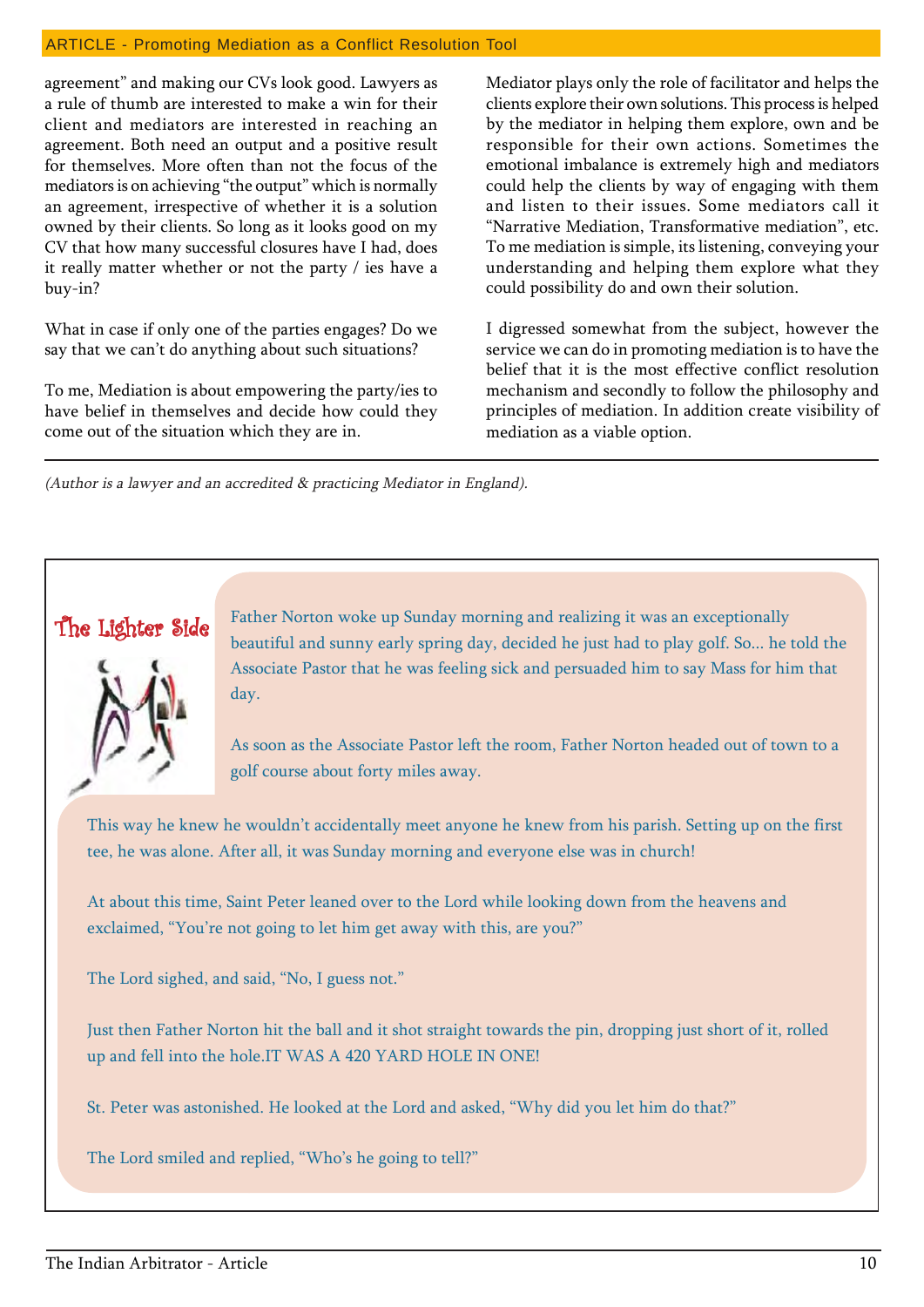# ews & Events



# London Court of Arbitration now in India

The Indian branch of London Court of International Arbitration (LCIA) was inaugurated at New Delhi. Realising the importance of India as an emerging economy and its strategic geographical location of immense convenience, LCIA decided to set up office in India in the form of a new entity controlled and regulated by Indians entitled as LCIA India.

# Supreme Court snubs retired Judges for charging heavy fee in arbitration cases

The Supreme Court of India has disapproved retired judges charging exorbitant fees in arbitration cases. A bench comprising Justices R V Raveendran and H L Dattu, dismissed the appeal of the Centre challenging a Delhi High Court order appointing a retired judge of a High Court as sole arbitrator in a dispute between the Railways and a contractor.

The Court noted, "It is necessary to find an urgent solution for this problem..., Institutional arbitration has provided a solution as the arbitrators fees is not fixed by the arbitrator themselves on a case to case basis but is governed by a uniform rate prescribed by the institution under whose egis the arbitration is held... What is found to be objectionable is parties being forced to go to an arbitrator appointed by the court and then being forced to agree for a fee fixed by such arbitrator", the bench said.

# Arbitration Fairness Act: Franchisees Pushing US Congress to Pass Bill

Former franchise owner Deborah Williams and consumer advocates lobbied Capitol Hill on Wednesday, April 29 to ask that Congress pass the Arbitration Fairness Act, a pending bill that bans mandatory arbitration clauses in franchise and other contracts. It was part of an event designated "Arbitration Fairness Day". The bill aims to make predispute agreements requiring arbitration for any employment, consumer, franchise, or civil rights disputes unenforceable to allow a choice between arbitration and the civil court system.

Consumer advocates say there is widespread support across party lines for the Arbitration Fairness Act. They cite a recent poll from Lake Research Partners that shows that some six in ten voters support the act and that 59 percent of likely voters oppose the use of mandatory binding arbitration clauses like those found in franchise contracts and credit card agreements.

Arbitration Fairness Act could nullify millions of existing contracts, causing widespread uncertainty of their recourse should a dispute arise among consumers, employees and franchised business owners.